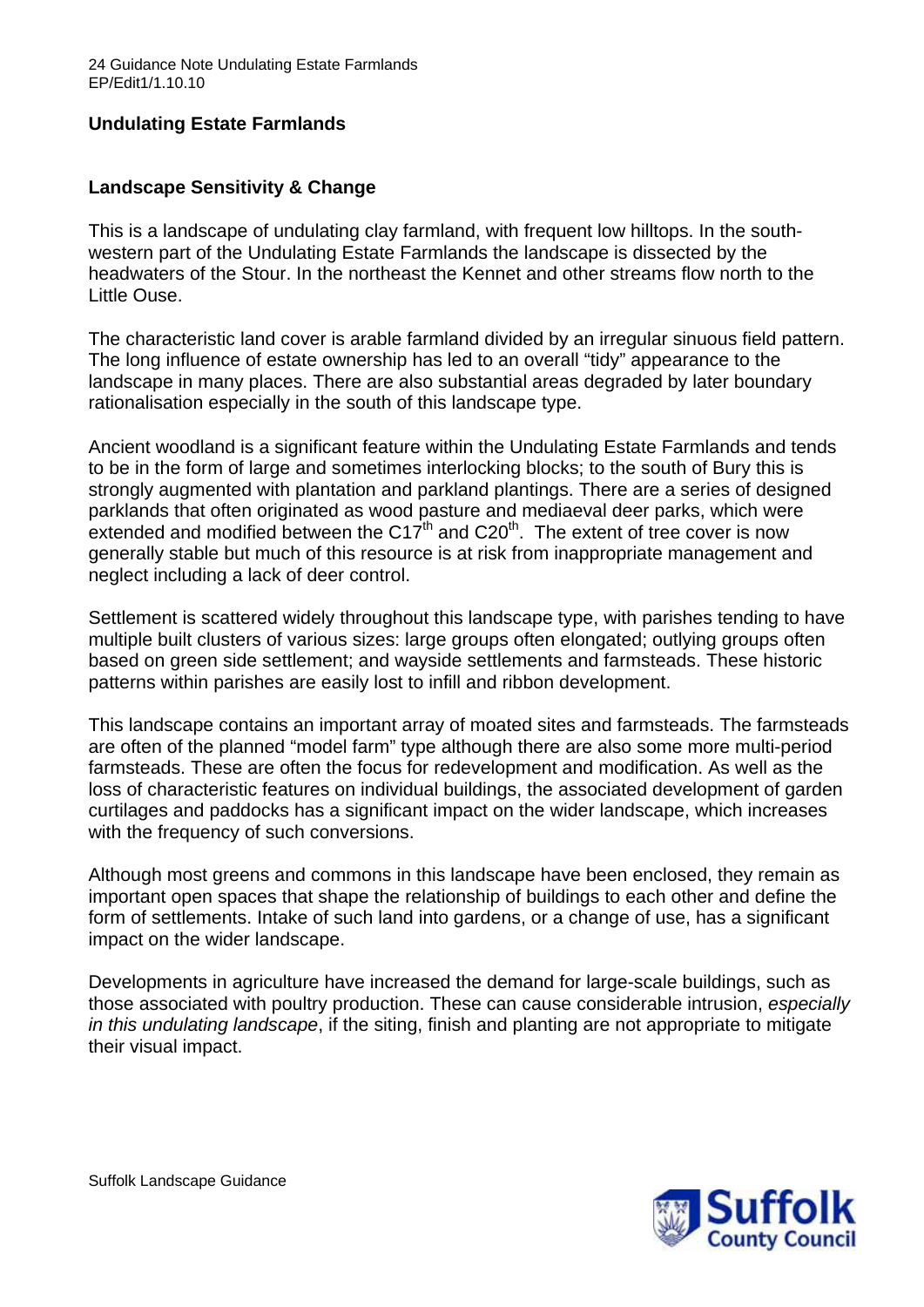## **Key Forces for Change**

- Expansion of garden curtilage
- Change of land use to horse paddocks and other recreational uses
- Settlement expansion eroding the characteristic form and vernacular styles
- Conversion and expansion of farmsteads for residential uses
- Impact of deer on the condition of woodland cover
- Changes in the management and use of landscape parklands
- Large-scale agricultural buildings in open countryside
- Development of wind turbines

### **Development Management**

### **Manage the expansion of garden curtilage**

The expansion of a garden which is not in keeping with the existing local pattern has a significant impact on the local character and form of the built environment, as well as historic patterns of field enclosure. New or expanded curtilage should always be designed to fit into the local context and respect the established pattern. Furthermore, the visual impact of domestic clutter and garden paraphernalia on the wider countryside is often highly significant.

In many cases the extent of gardens in a village or cluster within a parish is relatively uniform, with all gardens following a defined boundary with agricultural land. If settlement expansion is required then the local pattern must be respected wherever possible. However, new garden curtilage may be required in other situations, such as in association with barn conversions, or dwellings for agricultural workers in open countryside.

If a large area of agricultural land is to be attached to a domestic dwelling the planning authority should define the extent of the garden curtilage. The objective is to create a clearly defined and agreed distinction between the wholly domestic areas and, for example, land to be used as a paddock.

Effective boundary planting is essential for reducing the visual intrusion of garden extensions into the open countryside. This should be conditioned as part of the change of land use and is especially important when a section of arable land is taken in, because in these cases there are often no existing hedgerows or other boundary features present.

The style of boundary fencing and hedging to be used can have a significant impact. The use of appropriate low impact materials, such as post and wire fencing is preferable to close boarded fencing or fence panels. If the latter are required they should be screened by appropriate hedging. The use of locally appropriate hedging species including hawthorn, field maple, dogwood and other typical clayland species should be specified in preference to non-native plantings such as leylandii or laurel for



Suffolk Landscape Guidance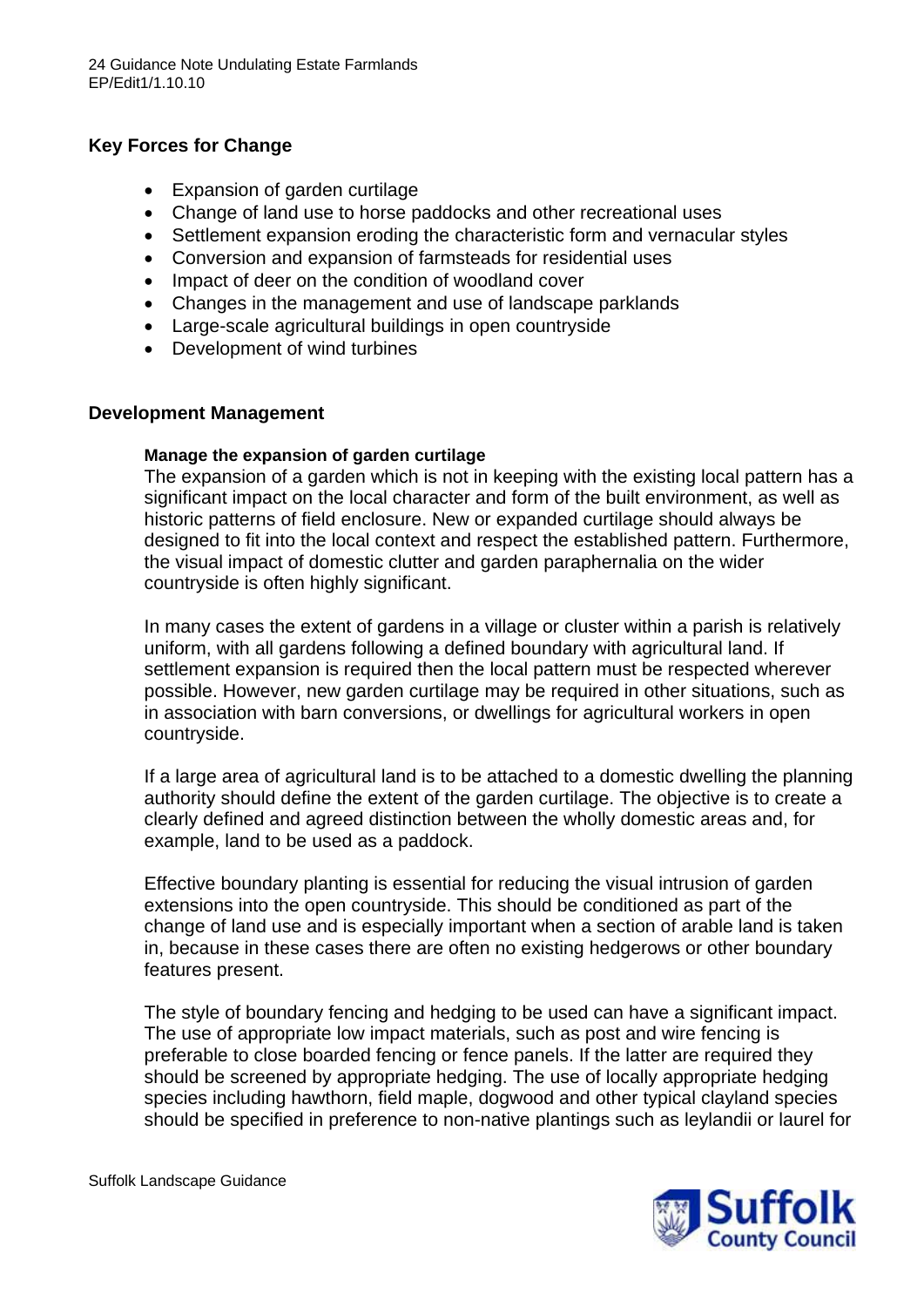example. However, in some locations the influence of a landed estate may mean there is a locally distinctive tradition of non-native tree or hedge planting.

## **Change of land use to horse paddocks**

The proliferation of post and rail fencing and subdivision of land into small paddocks using temporary tape can have a significant landscape impact. In ecologically sensitive areas the impact on the quality and condition of grassland can be adverse. Mitigation strategies in terms of design, layout and stocking rates should be employed where possible.

It may be possible to screen the site with an effective and appropriate planting scheme. However, it may also be necessary to specify the type and extent of fencing to be used. On a sloping site post and rail or white tape can be particularly intrusive. If necessary brown or green fencing tapes should be conditioned and planting should be required to soften the impact of the post and rail fencing. Furthermore the location of field shelters and material storage areas should be specified, to minimise the landscape impact of these activities.

Opportunities should also be taken to design a field layout that is in keeping with the local field pattern or the historic pattern of boundaries.

#### **Impact of deer on the condition of woodland cover**

Large-scale deer control should be supported and individual sites may require deer fencing. New woodland planting, as well as screening and mitigation schemes, will require effective protection from deer to support their establishment.

#### **Settlement expansion eroding the characteristic form and vernacular styles**

Parishes in this landscape tend to consist of multiple clusters of varying sizes. The release of land for development should, if at all possible, reflect the local pattern. Ribbon development destroys this pattern and can have a considerable impact on the wider landscape. When vernacular styles and detailing are used for housing or other development the choice should echo that of the immediate locality or the specific cluster in which the development is proposed.

#### **Conversion and expansion of farmsteads for residential and other uses**

These proposals require careful consideration and considerable attention to the detail of form and styling. Redevelopment proposals should also enhance the contribution these historic sites make to the wider landscape.

Specifically, any new building should usually be close to the existing cluster of buildings and should be subordinate in size to the principal buildings. The design, including the finishes such as tiles, brickwork, mortar, or wooden cladding should be appropriate for the style of buildings present. Staining used for exterior boarding should be capable of weathering in the traditional way, as a permanent dark or black colouring is not locally appropriate. As farmsteads in this landscape have usually developed over an extended period there may be a range of styles on site.

The change of land use, especially to residential curtilage, can often be more



Suffolk Landscape Guidance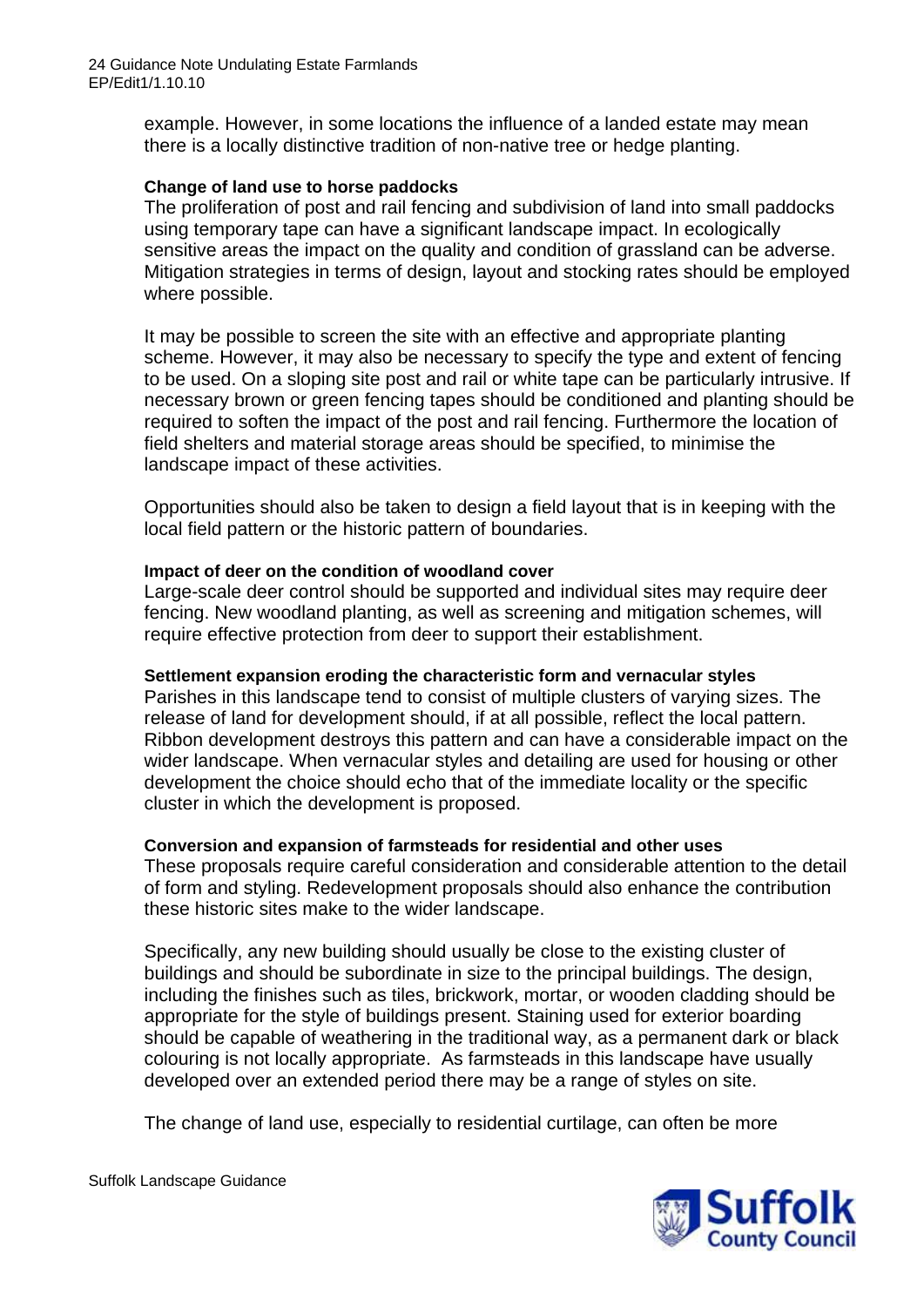disruptive to the wider landscape than modifications to the buildings. The changes to the surrounding land from agricultural to residential, which entails the introduction of lighting and other suburban features, can be extremely intrusive. Unless the site is well hidden, it may be necessary to impose clear conditions relating to the extent of garden curtilage and how this is screened from the wider landscape.

#### **Large scale agricultural buildings in open countryside**

The right choice of siting, form, orientation and colour of these buildings can make a considerable contribution to mitigating their impact. There are also opportunities to design locally appropriate planting schemes to reduce the visual impact further.

Specifically, the siting of buildings should relate to an existing cluster of buildings whenever possible. Usually, although not in all cases, some shade of the colour green is preferred as this will integrate well with vegetation. The correct orientation of the building can also significantly change the visual impact of the development, and this consideration should always be explored.

In addition to new planting to mitigate the impact of a development, the option to modify the management of existing hedgerows should also be explored. There are often significant opportunities to retain these boundary features at a specific height. Furthermore, the location of the development in relation to existing trees that act either as screening or as a backdrop should be carefully considered. The planning authority should ensure that these trees are retained for the lifetime of the development.

New planting should be designed to integrate the development into the character of this landscape, and may consist of both backdrop and screening planting. Although there should be a preference for native tree species other options should not be overlooked, especially if they can act as nurse trees, or are likely to prove successful in difficult conditions.

The care and maintenance of the planting should be made a condition of these developments. In many cases the landscape impact of these projects is only acceptable if it is mitigated by effective planting. The applicant should therefore provide a detailed scheme of planting and aftercare, which can form the basis of a condition. Furthermore, depending on the risks to be controlled, the planning authority may need to consider a 106 agreement to secure the landscaping and design requirements for an extended period.

## **Development of former airfield sites**

In most cases a specific master-plan approach is the most effective way to deal with the development of these sites. It is then possible to implement strategic planting schemes to mitigate the visual impact of long-term growth on the site, rather than dealing with proposals and mitigation on a piecemeal basis.

Specific issues relating to airfield development also include the preservation of cultural and historic features, such as bunkers and control towers, and the need for a design